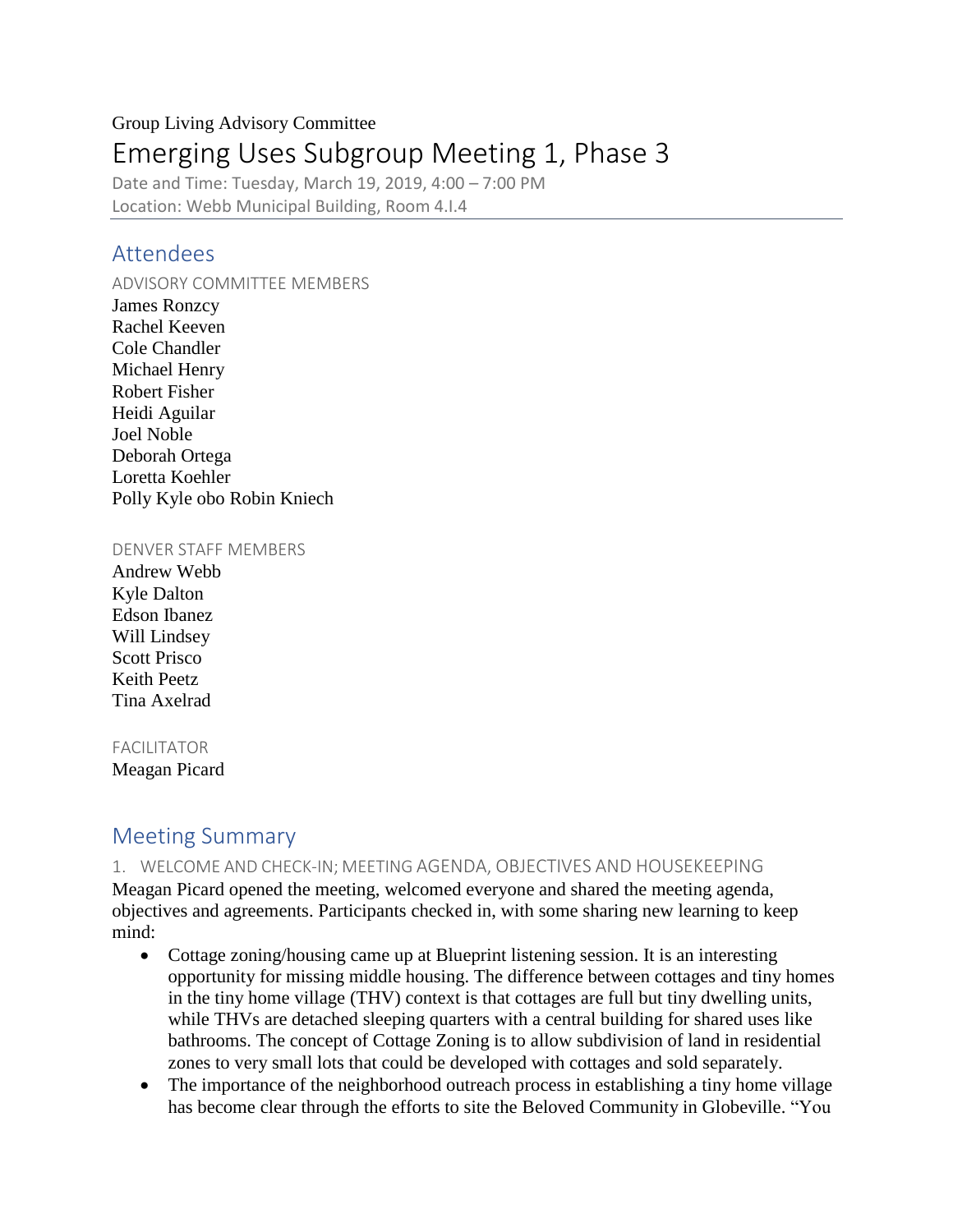can't take neighborhood support for granted." Another committee member also remarked that people don't understand small living spaces and who lives there…could be housing solution across income levels.

• Some people remarked to a committee member that the homeless population will deter them from visiting Denver again in the future. Mental health issues among people who are homeless need to be addressed better.

Housekeeping included a note that visitors are welcome, recognizing that they have contributed valuable information to the committee's deliberations, but they are asked to abstain during decision-making. The committee members agreed.

#### 2. OVERVIEW OF CURRENT REGULATIONS AND PEER CITIES REVIEW

Andrew Webb reminded the group of current regulations and presented findings from staff's review of peer cities' zoning code regulations of THVs. Q&A followed:

Q: Does Whittier Heights THV in Seattle have the same issues as Denver THV? A: Set up and operated on land owned by non-profit organization

Q: Is Whittier Heights near then end of its one-year term? A: Not sure, 9 THVs in place across Seattle, two have closed. There is a mixture of private and city-owned properties where THVs are located in Seattle.

Q: If Seattle THVs are closing after a year where do the residents go? A: This is related to bigger issue of a housing continuum and where people transition to after THV.

Q: Is the intent of the THVs in Seattle just as housing or as a form of temporary housing? A: Recent study shows that many residents move on to longer term housing after tenancy at THV.

Q: The RV language used in Austin, TX seems like it could get mixed up with the regulations related to the existing mobile home parks in Denver. Are there cities that have allowed a combination approach of THVs and RVs?

A: Yes, Seattle is one of them. RVs are allowed through right of way regulations.

Q: When did Denver restrict the number of mobile home parks? A: 1956

Q: What other SRO changes are being proposed as part of the group living project? A: Planning on moving SROs (Permanent, Attached) out of Lodging into Group Living section of the DZC

Q: Any cities with permanent tiny home villages?

A: Didn't find any good U.S. examples. Amsterdam has them; staff should look at how they are allowed.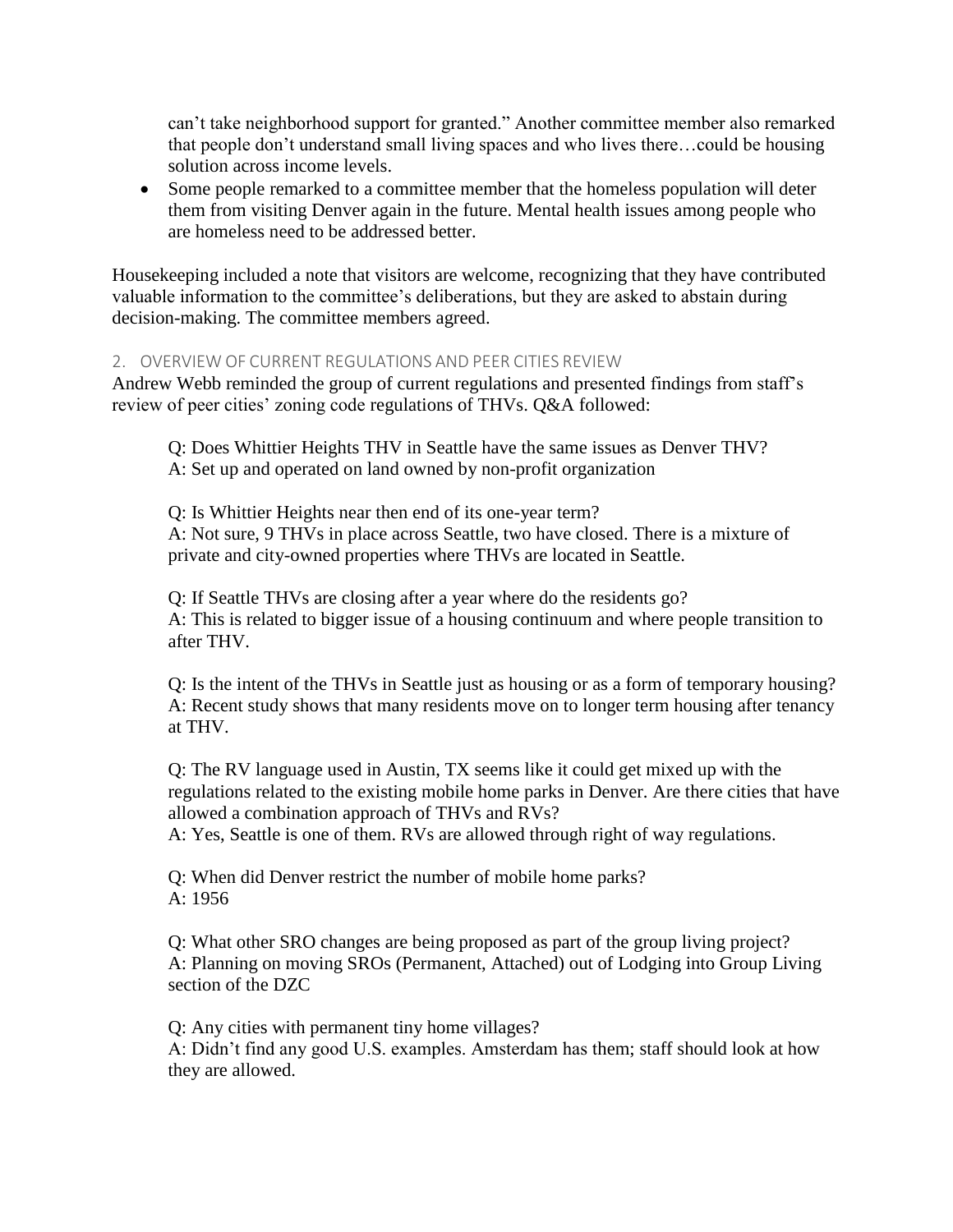#### 3. OVERVIEW OF PROPOSED REGULATIONS

Andrew gave an overview of the proposed approach to zoning THVs, which includes three tiers with two levels of temporary housing as well as permanent primary. Discussion ensued about key aspects of this general concept:

- Three tiers: Definition of temporary types specifies use for people experiencing homelessness, and Tina Axelrad noted that staff needs to consider the implications of allowing/not allowing that caveat in temporary and permanent.
- 180-day limit for level 1 temporary: The group discussed whether 180 days is enough to realistically establish a THV and if a full year at level 1 might be sufficient. Input indicated that it could be good for new developers testing the concept and for the city to be involved earlier to see if the conditions are appropriate for an extension, and it might make neighborhoods more accepting.
- Utilities requirements: The group also acknowledged that 180 days is a long time for individuals to utilize detached SROs with no attachments to water and sewer.
- Other: A committee member wanted to know if conditional uses could be put on an applicant, and it was explained that Denver doesn't do Conditional Uses, but the City does have zoning permits that can be granted when certain conditions are met.

Agreement on the general comment was deferred until after further discussion and agreement on the details.

### 4. PROPOSAL DETAILS – SECTION BY SECTION REVIEW

Proposed Building Form and Design Standards

- REQUIRED MINIMUM PARKING: Some participants advocated for parking requirements across all types, while some advocated for requirements for permanent villages only (staff proposal) and others advocated for none at all. Comments included:
	- o Parking could become a bartering tool with the neighborhood
	- o Neighbors might be concerned about no parking required assumption is that anything being built will have parking impacts on the neighborhood.
	- o Temporary levels should not have to have parking, but as the scale increases parking should be a requirement for permanent primary use. 0-0.25 seems reasonable and wouldn't require too much parking.
	- o Only 1 out of 12 residents at Beloved Community Village are using a car.
	- o Zone Districts that require paved parking (more than packed gravel) will put undue cost on applicants if parking is required for the use.
	- o How the use is categorized will influence how much paving/landscaping will be required
- ENTRANCE: The group requested clarification of what an entrance is in the design standards.

Proposed Building/Other Regulations

• TENTS/RVS/WHEELS: It was clarified that tents and RVs are not included in staff proposal for tiny home villages, though Tina indicated that staff should double-check DZC definition of structure to make sure there is no gap that would allow for tents. The group seemed to support the provision that prohibits wheels on the structures. Homes